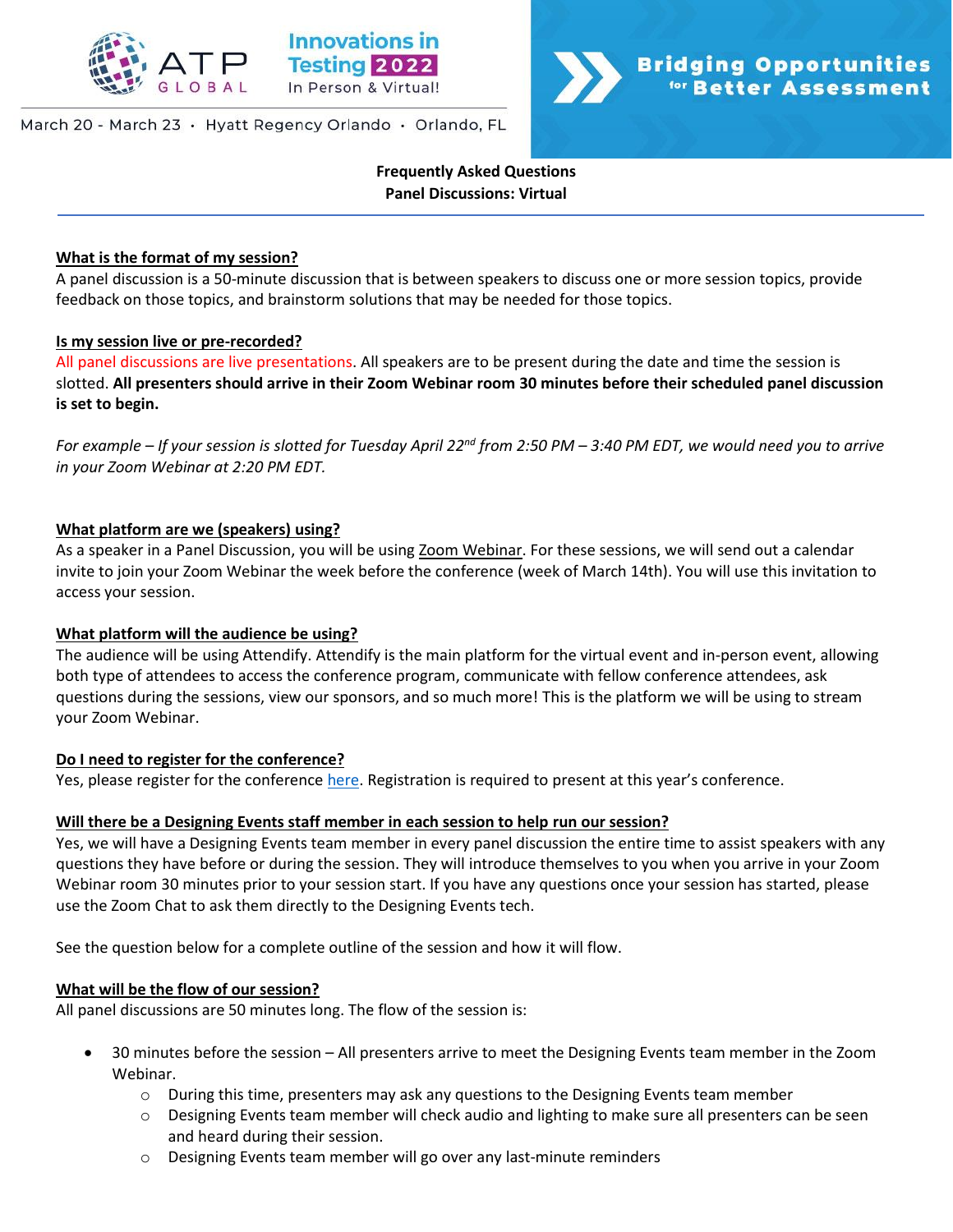- 7 minutes before Designing Events team member will ask all presenters to turn off their video and mute themselves
- 5 minutes before Designing Events team member will share their screen with a holding slide that includes a 5 minute countdown until the session begins
	- Please note that some panel discussions are sponsored and may include a 30 second commercial prior to the start of the session recording.
- Start time of session Designing Events staff member will ask all speakers to turn on their cameras and unmute themselves. At this time, all speakers must turn on video and unmute themselves. The moderator or whomever is starting the session will then begin. Designing Events staff members will stop sharing their screen when the first speaker appears and turns on their video.
- 10 minutes before end of session Designing Events team member will send a chat message in the Zoom Webinar to all speakers letting them know that there is ten minutes left of the session.
- 2 minutes before end of session Designing Events team member will send a chat message in the Zoom Webinar to all speakers letting them know that there is two minutes left of the session and to please begin to wrap up.
- End of session Speakers say goodbye to the audience and each other, thank each other and the audience, leave Zoom Webinar.

# **How will the Q&A work?**

Attendify will have a chat feature that allows the audience to chat with each other and ask questions for the speakers. *This is where you will pull your questions to answer during your panel discussion. We suggest either answering questions from the audience throughout your panel discussion or leaving the last couple minutes of the session to answer audience Q&A.*

There are two ways that we recommend you manage these questions:

- 1. One presenter from your panel discussion would have a second screen up with the link to the Attendify platform showing your session as all attendees see it. *Note: There is a slight delay between your Zoom Webinar and the Attendify broadcast.* This presenter will be able to see the live chat and will be able to manage which questions the presenter(s) should answer. If you decide to do this, you must turn the audio off for that second video feed from Attendify. The presenter pulling the questions would be responsible for asking these questions live during the panel discussion.
- 2. The second option requires that you have another person helping you who is not presenting. This person would add the questions from the Attendify chat to a Google Doc (or similar live online document) that presenters would have access to. As they add the questions, you will see them live in the Google Doc and decide what questions to ask during the live panel discussion.

# **How should we moderate the Q&A?**

We suggest making one of the presenters the "moderator" of the Q&A to announce the questions out loud and announce who will answer it or answer it themselves if the question is for them. This will help facilitate the Q&A.

# **Should I be on the Attendify platform while in my Zoom Webinar?**

Unless you are designated as the presenter who is reviewing the questions that attendees are asking via the Attendify platform, then no, we recommend that you do not have the platform live. If you must have Attendify up while speaking, please make sure the volume is turned off. If not, this can cause feedback during your live panel discussion and cause confusion.

The only reason a speaker would need to have both the Zoom Webinar and Attendify open is if a presenter is pulling the questions for the chat as explained in the above question, "How will the Q&A work?".